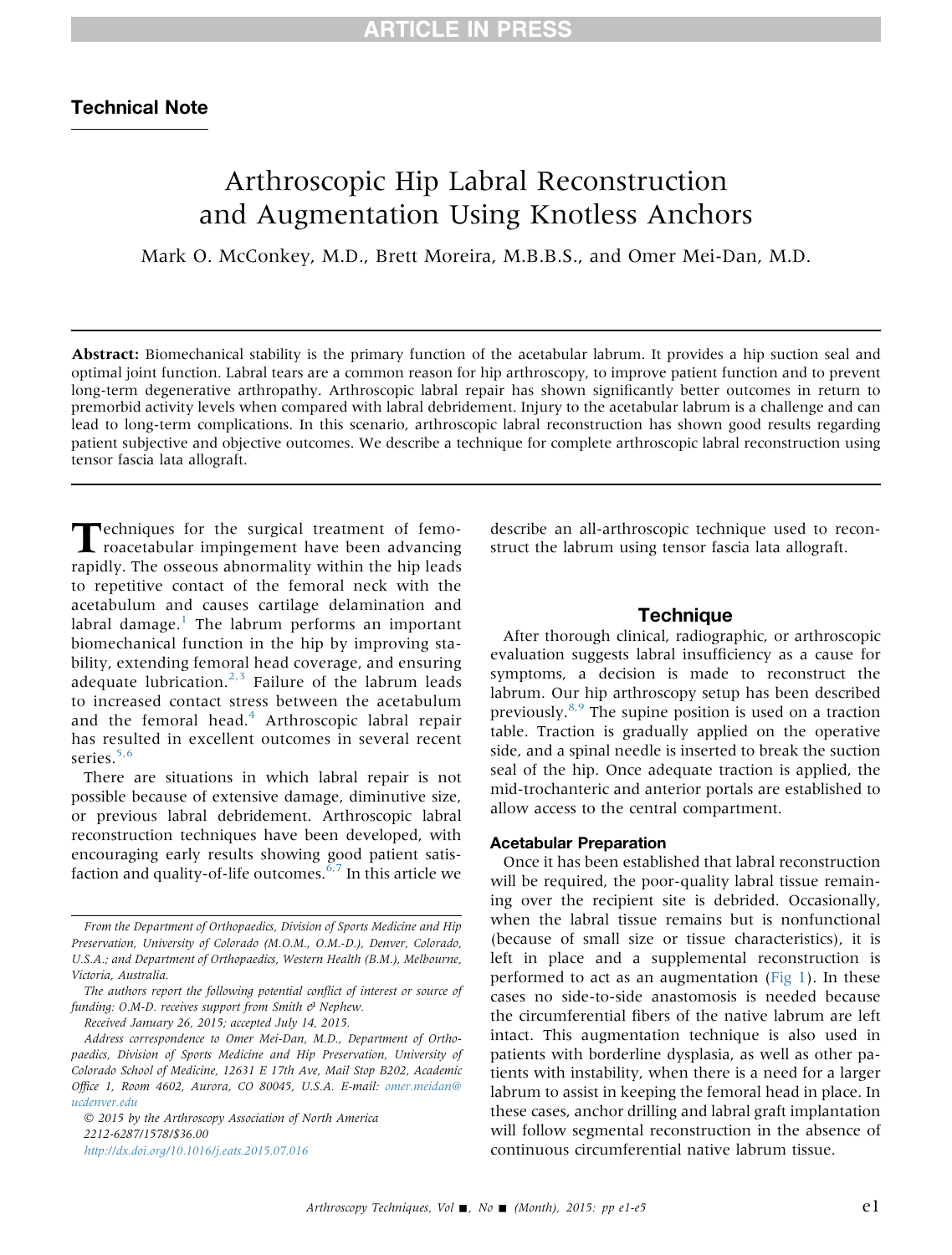<span id="page-1-0"></span>e2 M. O. MCCONKEY ET AL.



Fig 1. A labral "augmentation" allograft is shown in a left hip from the mid-trochanteric portal. The tensor fascia lata (white asterisk) graft has been augmented to the remnant, deficient labrum seen inferior to the graft (black asterisk) with 2 anchors and ultrahigh-strength sutures (yellow dashed lines). This preserves the longitudinal circumferential fibers of the native labrum to obtain better contact with the femoral head and improve the suction-seal effect, while generating a more robust labral construct. This technique is very useful in patients with borderline dysplasia when reinforcing the labrum and improving the femoral head coverage, which improves joint stability. This technique is also useful in native labral tissue that rests away (with a visible gap) from the femoral head when traction is off, lacking a suction-seal effect. The graft in these cases would push the labrum downward to restore contact between the femoral head and labrum. (C, capsule; FH, femoral head.)

The remaining labral tissue at the ends of the recipient site should have healthy edges to allow for a robust anastomosis of the graft either end to end or front to end. The acetabular rim is trimmed down to a flat, smooth bleeding bed of bone, and any pincer lesion is trimmed in accordance with the preoperative plan. The length of the defect is measured and recorded using a probe or burr of known size (4-mm unhooded burr; Stryker, Kalamazoo, MI) from both portals at least twice (Video 1).

Drill holes are made in the acetabular rim starting from medial to lateral (far to near). Drilling is performed from the anterior portal with the camera in the mid-trochanteric portal. A typical labral reconstruction will span from the 3-o'clock position to the 11-o'clock position and require 4 to 5 anchors. The most medial anchor is drilled just past, and proximal to, the most medial extent of the native labrum, and further drill holes are placed 6 to 8 mm apart moving laterally (Video 1). The most lateral anchor drill hole is usually drilled after switching portals to achieve a better drill trajectory. If the most medial anchor hole cannot be drilled safely from the anterior portal, a third portal is used to achieve a better drilling trajectory. To avoid slippage on the thin anterior acetabular rim into the iliopsoas region when drilling the most medial anchor hole past the 4-o'clock position, an angled leading anchor (Nantotack, 1.4 mm; Stryker) may be used.

Any cam impingement osteoplasty is performed before completion of the labral reconstruction, usually while the surgical assistant is preparing the graft for implantation. Fine-tuning of the cam work can be performed after the new labrum is in place.

#### Graft Preparation

An iliotibial band or tensor fascia lata allograft is used because in our experience tendon grafts have swollen in the joint quite quickly, obscuring arthroscopic visualization. An additional advantage is the ability to decide on the graft diameter (or width) by increasing or decreasing the number of folds made with the allograft tissue.

The graft is prepared with the help of an anterior cruciate ligament graft preparation system (Acufex Graftmaster; Smith & Nephew Endoscopy, Andover, MA). The arthroscopic measurement of the defect size is recalled, and a graft is prepared to a length of 110% of the length of this measurement, enabling a few millimeters of overlap between the native labrum and the graft at both ends. As mentioned earlier, the width of the graft can be adjusted according to the requirements of each patient as well. For example, patients with borderline dysplasia require a wider labrum because it serves as a shelf or bumper. On the contrary, patients with pincer impingement have relatively deep acetabuli, even after resection, and can be sufficiently treated with a narrower graft without compromising the function of the reconstructed labrum.

The allograft is attached to the graft preparation system and, at this point, should be twice the length of the required graft. This ensures that adequate tissue on each side is secured to the graft preparation system for ease of work. The final graft length is marked with a pen in the mid portion of the graft. No. 1 Vicryl (Ethicon, Somerville, NJ) is used to tubularize and stiffen the graft tissue so that it maintains its shape and size once in the joint and swells as little as possible. A well-tensioned graft will be less affected by the tension applied from the anchor sutures and will result in more streamlined morphologic characteristics, without a swollen protuberance between the suture anchors. The Vicryl suture should terminate 1 to 2 mm medial to the marked end point of the graft so that it is not cut during excess graft tissue removal ([Fig 2](#page-2-0)A). A locking whipstitch is passed through each end of the graft using two No. 2 ultrahigh-strength sutures (MagnumWire; ArthroCare, Austin, TX), each in a separate color [\(Fig 2B](#page-2-0)). The graft is now cut to length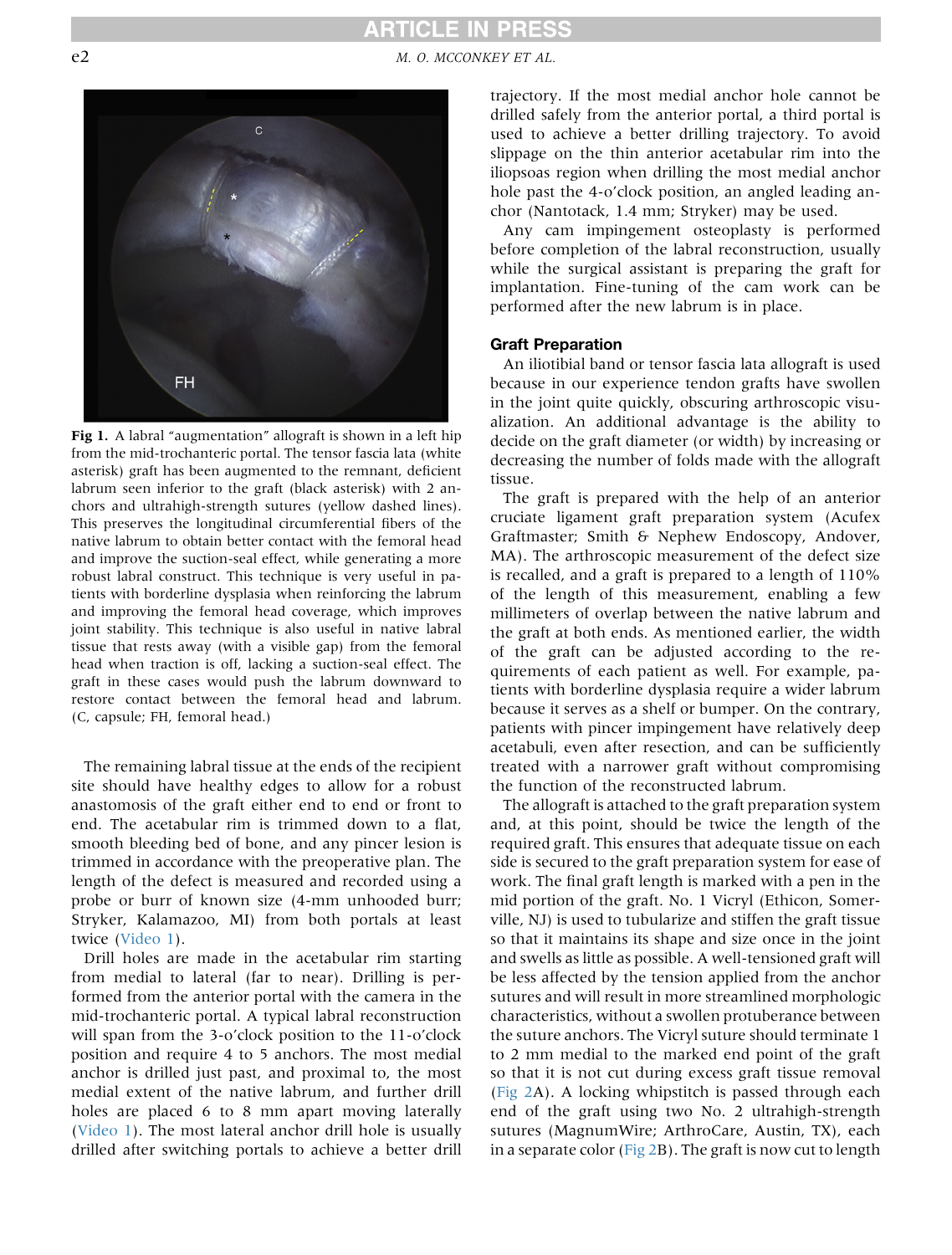## **ARTICLE IN PRESS** HIP LABRAL RECONSTRUCTION  $e<sup>3</sup>$

<span id="page-2-0"></span>

Fig 2. Graft preparation is performed on the back table. (A) The graft is prepared to a length of 110% of the required length. The graft is whipstitched with No. 2 Vicryl suture (purple stitch) to reduce its tendency to absorb fluids and prevent excess swelling once in the joint. The Vicryl is stitched through 1 side of the graft only (the capsular side), leaving 1 side free of suture material (joint side). (B) The graft has been trimmed to the appropriate length, and ultrahigh-strength sutures have been placed on each end in 2 separate colors. This enables easier suture management once inside the joint. The Vicryl-free side of the graft is seen (asterisk).

at the previously made marks, and a dry cloth is placed over the top of the graft. We avoid the use of a wet cloth to prevent graft swelling.

#### Graft Placement

Once the graft has been prepared, the camera is placed in the anterior portal and a free stitch that has been folded in half is pushed into the joint through the mid-trochanteric portal by use of a looped grasper. The camera is then placed in the mid-trochanteric portal, and the MagnumWire is retrieved from the anterior portal. The 2 ends of the suture are snapped together outside the joint. This suture is later used to shuttle the posterior (lateral) graft by way of the lead stitch to the mid-trochanteric portal. This allows the surgeon control over both ends of the graft, through the 2 portals, as the leading end goes through the anterior portal (to be placed in the most anterior drilled anchor tunnel) and the posterior end through the mid-trochanteric portal. A slotted cannula is now placed in the anterior portal. The stitches of the medial end of the graft are loaded onto the SpeedLock Hip system (ArthroCare), and the graft is shuttled into the joint, led by the anchor, with 5 to 10 mm of slack between the anchor and the graft (Video 1). The anchor is tapped into the far medial hole, and the sutures are sequentially tensioned to ensure appropriate tension and inversion/eversion of the graft. The sutures are cut after the anchor is locked. Alternatively, the stitches can be used to perform an

anastomosis to the native labrum, after the anchor is locked, and can be cut thereafter. The sutures attached to the lateral aspect of the graft are now shuttled from the anterior portal to the mid-trochanteric portal using the pre-passed free suture, so the graft can be controlled better from the mid-trochanteric portal. At this stage, to avoid the graft obscuring our visualization and for ease of graft handling, we push the graft deep into the joint, toward the acetabular fossa, using a tissue grasper.

The SpeedStitch device (ArthroCare) is now used to place a suture through the base of the labral graft adjacent to the second most medial drill hole. The point of penetration for the SpeedStitch device will match the distance between the first and second drilled holes to maintain graft tension. The stitch is then loaded onto a second SpeedLock Hip system, and the anchor is tapped into place in the same manner as the first. Inversion/ eversion is controlled again by pulling sequentially on the appropriate suture end in the device as the graft is seated (Video 1).

The camera is now placed in the anterior portal, and the lateral whipstitch is shuttled into the joint, through the mid-trochanteric portal, on a SpeedLock Hip anchor and secured in the lateral-most drill hole as described earlier for the first most medial anchor. This creates a bucket handle-type labrum, which is easier to handle inside the joint and enables more accurate positioning and distribution of tension along the graft. After correct lateral drill hole placement, there should be a small amount of overlap between the graft and native labrum to allow an end-to-front anastomosis (end allograft behind native labrum).

The camera is moved back to the mid-trochanteric portal, and the SpeedStitch device is used to pass a suture through the base of the graft adjacent to the remaining anchor drill hole(s) (Fig  $3A$ ). If the graft tissue is very large or thick, the suture can travel around the graft rather than through its base. Tension is applied once again to the sutures that have been passed through the anchor to ensure that the labrum sits anatomically before locking the implant. Supplementary anchors can be placed if further security is needed for final graft positioning ([Fig 3](#page-3-0)B). A side-to-side or side-to-front anastomosis of the native labrum to the graft can be performed with Vicryl suture or with the leading anchor's stitches, after they have been locked, as necessary.

Traction is released once the graft is secure and the labral graft is assessed for its position to ensure that it forms a seal on the femoral head. Adjustments can be performed thereafter if deemed necessary.

#### Discussion

In this article we describe and demonstrate a technique used for reconstruction of the labrum of the hip. Preservation of the hip labrum has been recognized as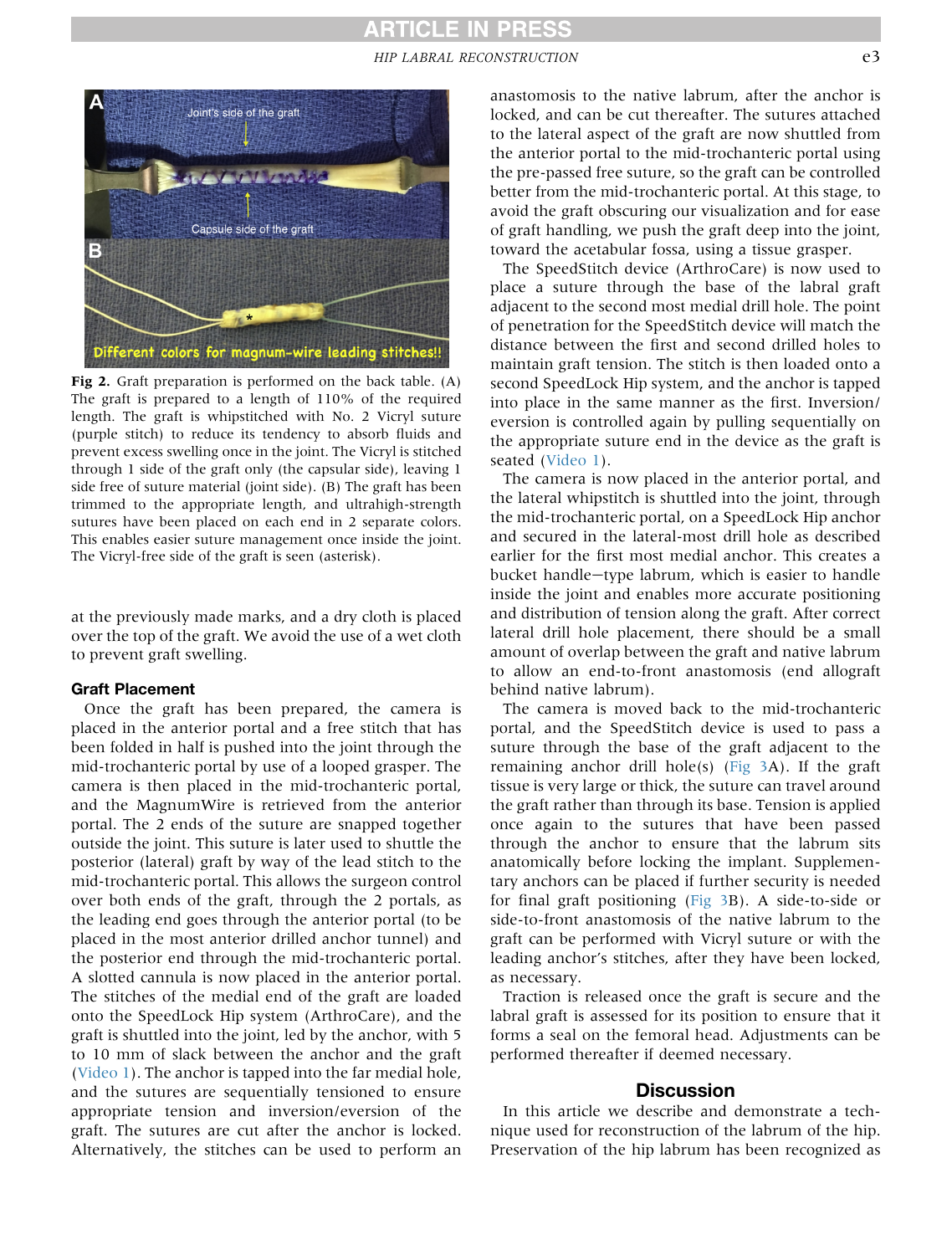## **ARTICLE IN PRESS**

<span id="page-3-0"></span>

Fig 3. (A) With the camera in the mid-trochanteric portal in a left hip, a SpeedLock Hip anchor (SHL) is being placed after sutures have been passed through the labral graft (asterisk) in a "labral base" stitch fashion in its mid portion. Before this, the labrum has been secured at both ends, turning it into a bucket handle-type construct. (B) A graft that has been fully secured, before releasing traction applied on the femur. The Vicryl-free side of the labrum is seen facing the joint/femoral head (black asterisk), whereas the Vicryl-stitched side is facing the capsule (white asterisk). (C, capsule; FH, femoral head.)

an important aspect of hip preservation, with excellent results reported when labral tears are repaired. $10$  One study compared arthroscopic labral repair versus debridement at a mean of 3.5 years' follow-up. $10$  Those patients who underwent repair achieved significantly better results in terms of pain and outcome scores compared with those who underwent debridement. Good to excellent results were noted in 68% of the debridement group compared with 92% of the repair group.

Research into the potential clinical benefits of labral reconstruction remains limited in this early stage, but basic-science literature supports the theory that a functional hip labrum is important for long-term hip health.<sup>[2-4](#page-4-0)</sup> There are several recent midterm reports that have supported labral reconstruction in appropriately selected patients. Geyer et al. $<sup>11</sup>$  $<sup>11</sup>$  $<sup>11</sup>$  recently reported min-</sup> imum 3-year outcomes of labral reconstruction using iliotibial band autograft. They showed excellent patient satisfaction and a modified Harris Hip Score improvement from 58.9 preoperatively to 83 postoperatively. Importantly, they found that a preoperative joint space of less the 2 mm was a poor prognostic factor for the survival of the hip. Several other recent studies have added to the literature supporting the ability of labral reconstruction in appropriately selected patients to improve symptoms and quality of life. $12-14$ 

One of the advantages of our technique is the ease of manipulation of the graft using the SpeedLock Hip anchor. It is a knotless anchor but allows rotation of the graft either away from or toward the femoral head by selective tensioning of the 2 sutures that are passed through the base of the graft and then into the anchor. This allows the surgeon to control the location of the graft, which should improve the ability to form a

suction seal against the femoral head. We prefer the use of a tubularized fascia lata because it tends not to swell as much as a tendon autograft or allograft in our experience. The diameter of the graft is easily adjusted by trimming appropriate amounts of the graft before tubularizing it. Finally, unlike many of the previous techniques published on labral reconstruction, our

Table 1. Pearls and Pitfalls

- During labral debridement, the surgeon should ensure that good edges of the native labrum remain at the ends of the defect for graft-labrum anastomosis.
- The prepared graft should be 110% to 115% of the measured defect length.
- The holes for the knotless anchors are predrilled before graft shuttling into the joint.
- A looped passing stitch, shuttled from the mid-trochanteric portal to the anterior portal, is key for controlling the posterior/superior graft end as it is being secured.
- With the suture ends passed through the graft and into the SpeedLock Hip system, variable tension on each of the suture ends allows the surgeon to control the rotation of the graft to seat it on the femoral head and reconstitute the suction seal.
- After the graft is secured anteriorly with 2 SpeedLock devices, the camera is switched to the anterior portal, and the posterior aspect of the graft is secured using a SpeedLock Hip system, forming a bucket handle-type labrum and allowing easier control of the graft.
- The SpeedStitch device allows for timely and accurate passing of the sutures through the base of the graft, before it is secured with the SpeedLock Hip system.
- Side-to-side anastomosis of the graft to the native labrum improves the stability of the graft at each end.
- Patients with dysplasia may benefit from a wider labral graft to serve as a shelf or bumper.
- We recommend a final graft width of 130% to 150% of the (expected) native labrum and length of 110% to 115% of the measured defect.
- Ultrahigh-strength suture is used at each end of the graft, which is tubularized using Vicryl.